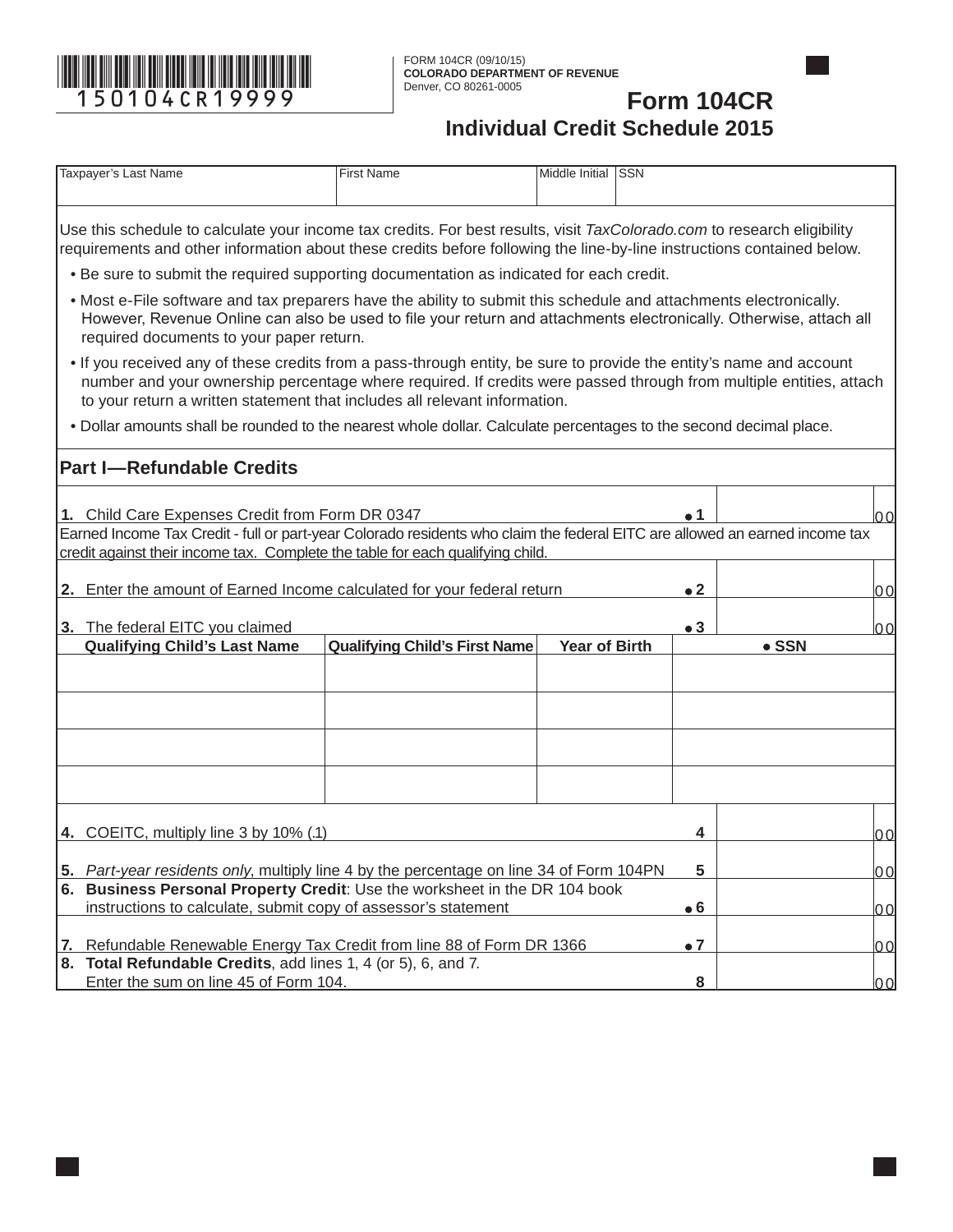

Name Account Number Account Number

## **Part II — Credit for Tax Paid to Another State**

- Colorado nonresidents do not qualify for this credit.
- Part-year residents generally do not qualify for this credit.
- If you have income or losses from two or more states, you must separately calculate lines 10 through 16 for each state. If you do not file electronically, you must submit Form 104CR for each state. Then, enter "Combined" on line 9 and complete lines 10 through 16 to disclose the combined total for each line. A summary schedule is not acceptable

Submit a copy of the tax return for each other state when claiming this credit. The portion of the return submitted must include the adjusted gross income calculation, any disallowed federal deductions by that state, and the tax calculation for the other state.

**9.** Name of other state

| <b>10.</b> Total of lines 26 and 27 Form 104                                | 10           | 00   |
|-----------------------------------------------------------------------------|--------------|------|
| 11. Modified Colorado adjusted gross income from sources in the other state | $\bullet$ 11 | 00   |
| <b>12.</b> Total modified Colorado adjusted gross income                    | $\bullet$ 12 | 00   |
| <b>13.</b> Amount on line 11 divided by amount on line 12                   | 13           | %    |
| 14. Amount on line 10 multiplied by the percentage on line 13               | 14           | lO 0 |
| <b>15.</b> Tax liability to the other state                                 | $\bullet$ 15 | 00   |
| 16. Allowable credit, the smaller of lines 14 or 15                         | $\bullet$ 16 | 00   |

## **Part III — Other Credits**

The following credits can be carried forward to subsequent tax years if your current tax liability is less than the sum of your credits. Visit *TaxColorado.com* for limitations that are specific to each credit. To report this properly, use the first column to report the total credit that is available (the amount generated this year plus any prior-year carryforward). Then, use the second column to report the amount you are using this year to offset your tax liability. The difference should be reported on line 36, which is your subsequent carryforward amount.

|                                                                                | <b>Available Credit</b> | <b>Credit Used</b> |
|--------------------------------------------------------------------------------|-------------------------|--------------------|
|                                                                                | Column $(A)$ $\bullet$  | Column (B) •       |
|                                                                                |                         |                    |
| 17. Plastic recycling investment credit, submit required receipts • 17         | 00                      | 00                 |
| • Plastic recycling net expenditures amount (fill below):                      |                         |                    |
|                                                                                |                         |                    |
|                                                                                |                         |                    |
|                                                                                |                         |                    |
| 18. Colorado Minimum Tax Credit<br>• 18                                        | 00                      | 00                 |
| · 2015 Federal Minimum Tax Credit (fill below):                                |                         |                    |
|                                                                                |                         |                    |
|                                                                                |                         |                    |
| 19. Historic Property Preservation credit, submit verification or a copy       |                         |                    |
| of the federal credit calculation<br>$\bullet$ 19                              | 00                      | 00                 |
| <b>20.</b> Child Care Center Investment credit, submit a copy of your facility |                         |                    |
| license and a list of depreciable tangible personal property $\bullet$ 20      | 00                      | 0이                 |
| 21. Employer Child Care Facility Investment credit, submit proof that          |                         |                    |
| you operate a licensed child care facility<br>$\bullet$ 21                     | 00                      | 0 O                |